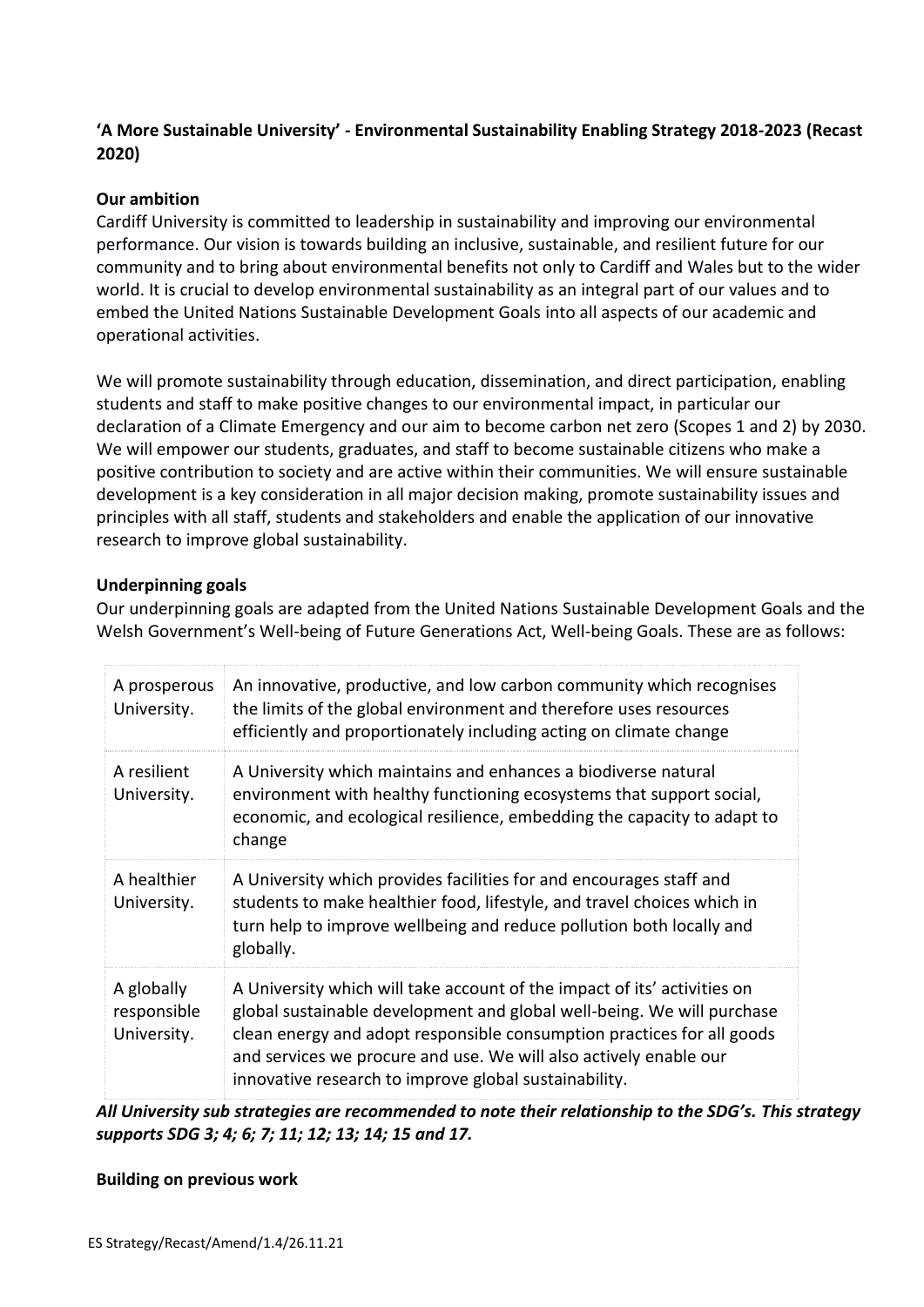Building on the University's Value of Environmental and Social Sustainability work, we will ensure continual improvement across the University. We have drawn on our academic expertise and taken advice from leading academics in the development of our strategy.

By signing the Sustainable Development Goal (SDG) Accord Global Climate letter, we have declared a climate emergency and have committed to being carbon net zero (Scopes 1 and 2) by 2030. We must firmly embed sustainability into everything we do. This will include taking measures to make major reductions in our carbon emissions over the next decade, changing and rationalising our use of energy, water, finite resources and plastic, minimising pollution, and waste by repairing, reducing, reusing, and recycling. We will maintain certification to ISO 14001, and achieve the Platinum Corporate Health Standard which focuses on sustainable development.

### **Making this happen**

Our key priorities for the lifetime of the strategy will be:

# **A Prosperous University:**

• **To be a carbon net zero institution by 2030.**

This indicator relates to actions that we have direct control over and can measure. Carbon emissions can be broken down into Scopes 1, 2 and 3. Scope 1 emissions encompass the direct burning of fossil fuels within buildings and vehicles owned or operated by the University. Scope 2 emissions encompass the indirect burning of fossil fuels to supply electricity and water to University buildings. Scope 3 emissions encompass all other indirect emissions from activities, including business travel, procured works, goods and service and their supply chain, waste, and water; currently there are fewer sector or industry agreed standards by which to measure and quantify Scope 3 emissions.

We aim to be carbon net zero for Scopes 1 and 2 by 2030 and will make significant progress towards this aim by 2023. By 2023 we will also consider standards and model more detailed baselines for our Scope 3 emissions, will confirm and embark on interim steps towards Scope 3 carbon mitigation, and will confirm our target deadline for Scope 3 carbon net zero by – or preferably before – 2050.

### **A Resilient University:**

• **To enhance the biodiversity of our campus by promoting pollinator planting across our green spaces.**

Building on the work of the award winning Pharmabees project, we will increase the area of university estate covered by wildflower meadow. This effort will increase local biodiversity, provide additional forage by including pollinator friendly plants identified by university research and increase carbon sequestration.

### **A Healthier University:**

# • **To reduce carbon emissions from travel by using less polluting modes and promoting technological alternative**

In addition to the indicator detailed above, we recognise the impact of travel and will endeavour to reduce carbon emissions from travel by using less polluting modes and promoting technological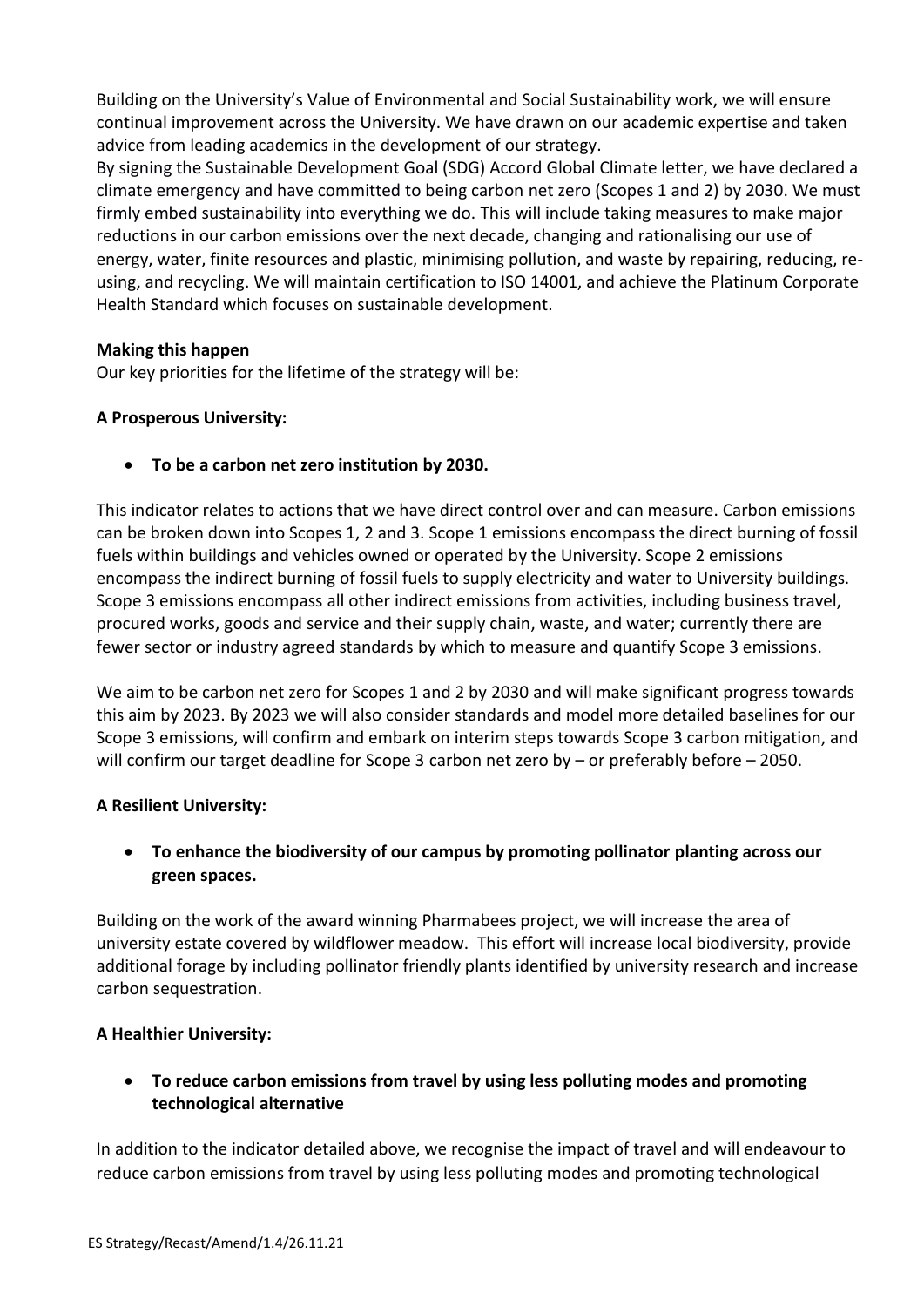alternatives. We will also consider carbon offset models, in keeping with sector and industry best practice.

# • **To provide a staff, student and stakeholder behaviour change programme that promotes sustainability issues and principles.**

This indicator builds on the established behavioural change programmes run. A sustainability induction is available to all and a sustainability week is run annually. Themed Campaigns will be identified over the life of the Strategy.

### **A Globally responsible University:**

- **We will promote sustainability education and dissemination and enable students and staff to make positive changes to our environmental impact**
- **We will prioritise and phase out the use of single-use plastic such as plastic water bottles to the fullest extent possible and will improve recycling facilities of all kinds throughout the University.**

We have chosen an action in which everybody throughout the University and beyond can participate. Plastic is a durable material, yet a third of it is used once and then discarded. We will start work on a campaign around this immediately to reduce the use of single-use plastic and identify where improvements can be introduced to our recycling scheme.

• **We will reduce our demand for non-sustainable goods and services, whilst minimising waste production.**

We will embed opportunities for sustainable procurement practices into University wide processes and management procedures. This will enable the University to consider sustainable alternatives during the planning and tender process.

# • **To source and procure goods and services responsibly, taking into account their sustainability impact and being ethical in our business practices when dealing with our supply chain.**

To assist schools and departments in embedding sustainability considerations, including lifecycle analysis, into decision making, summaries have been prepared for common categories of goods and services, of the likely impacts of making the purchase and opportunity areas for mitigating negative impacts or taking positive action.

• **To ensure environmental sustainability is embedded into all academic and business processes including internal and external events**

We will audit academic and business process to ensure environmental sustainability is considered. We will use the principles contained within ISO 20121-Sustainable events, for internal and external events.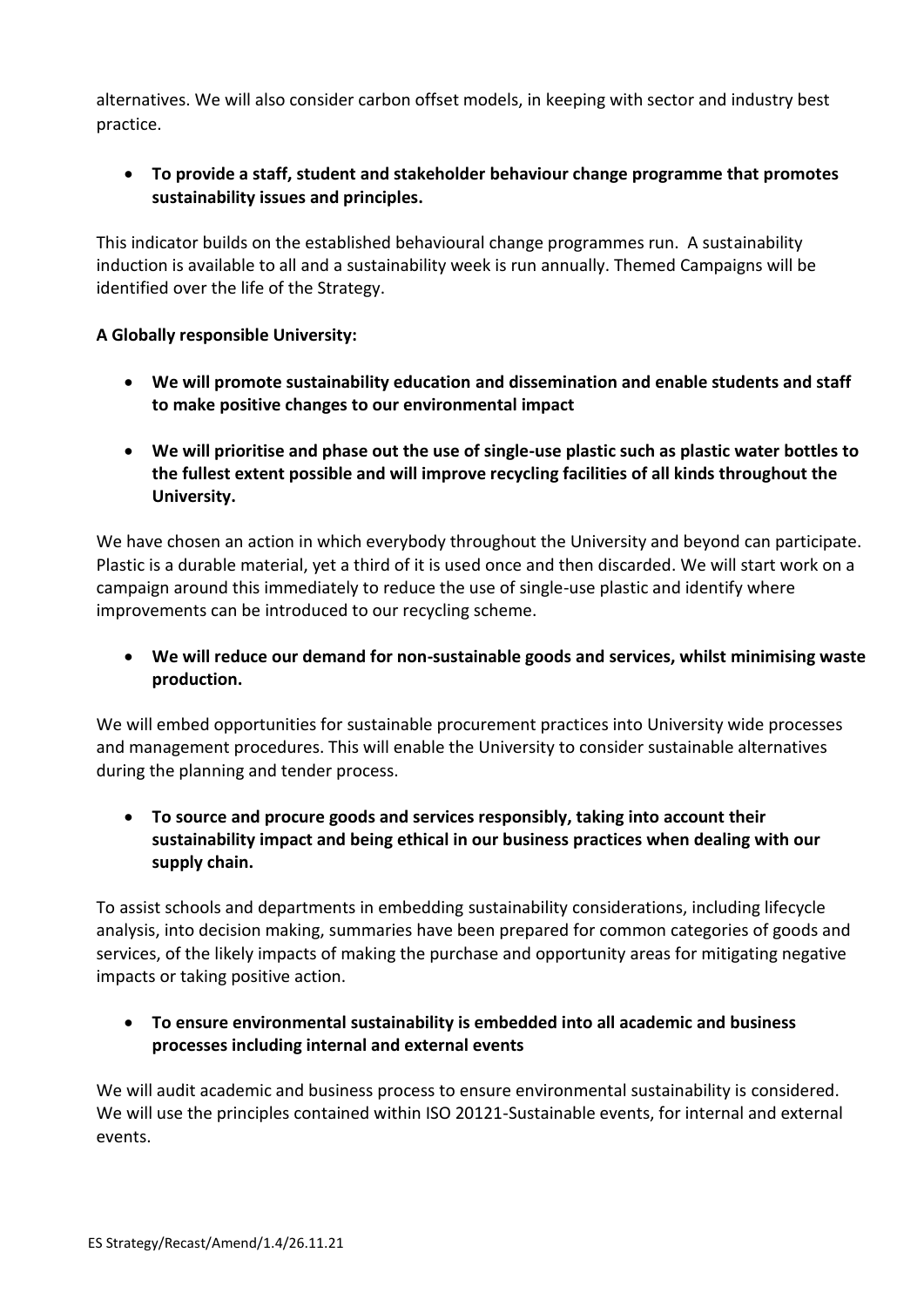### **Environmental Sustainability Key performance indicators**

- We will reduce scope 1 and 2 emissions by at least 15% by 2023.
- We will rank within the top 50 of the THE Impact Rankings by 2023.
- As signatories of the EAUC Accord, we will continue to submit an annual report on embedding of the SDG's into all University activities.
- By 2023, we will reduce our domestic waste sent to Energy Recovery Facility/Refuse Derived Fuel to no more than 30% in line with Welsh Government targets (does not include hazardous and construction waste).
- By following the waste hierarchy, we will work towards achieving the Welsh Government recycling target of 70% by 2024/25.
- Through the University's Biodiversity Action Plan, we will enhance the University's green infrastructure by ameliorating the environmental conditions of 30% of the green estate by 2023.

Environmental Sustainability success factors

- We will baseline our procurement of single use plastics, identifying waste streams and working to eliminate single use plastics across our catering facilities where appropriate.
- All new and renewed contracts over £25,000 will be assessed using a Sustainability Risk Assessment and/or Impact Assessment. The results will be used to form the decision-making process.
- Carbon modelling will be initiated to establish lifecycle costings for all new buildings and assets based on the realistic life expectancy of each asset.
- We will baseline the environmental impact of the University's travel mileage by managing the University's vehicle use through a smarter sustainable Travel Policy, resulting in setting appropriate targets to reduce our  $CO<sub>2</sub>$  Emissions and Duty of Care Risks.
- Refurbishment projects over £25,000 will show a net reduction in carbon emission of 30% compared to the original installation and will follow the Standard Building Electrical and Mechanical Requirements (SBEMR) as reviewed annually.
- All operational University buildings to take part in environmental sustainability behavioural change programme.
- We will immediately, and actively, seek ways to mitigate the carbon emissions of staff and student overseas flights. This will include reduction/replacement of flights where possible and agreeing additional mitigation (such as carbon offset with strong academic credentials). These will contribute directly to the Universities Critical Success Factors 1) Health and Wellbeing 2) Financial sustainability and 5) Civic Mission.

An accompanying action plan(s) will detail milestones.

### **Reporting our performance.**

Achievements will be reported through the Governance structure and to our external stakeholders through the University Annual review. In addition, we will hold themed Sustainability Forums, promoting the values of the University, which will report and recognize environmental sustainability performance and seek feedback from staff, students, and stakeholders.

### *Contact details:-*